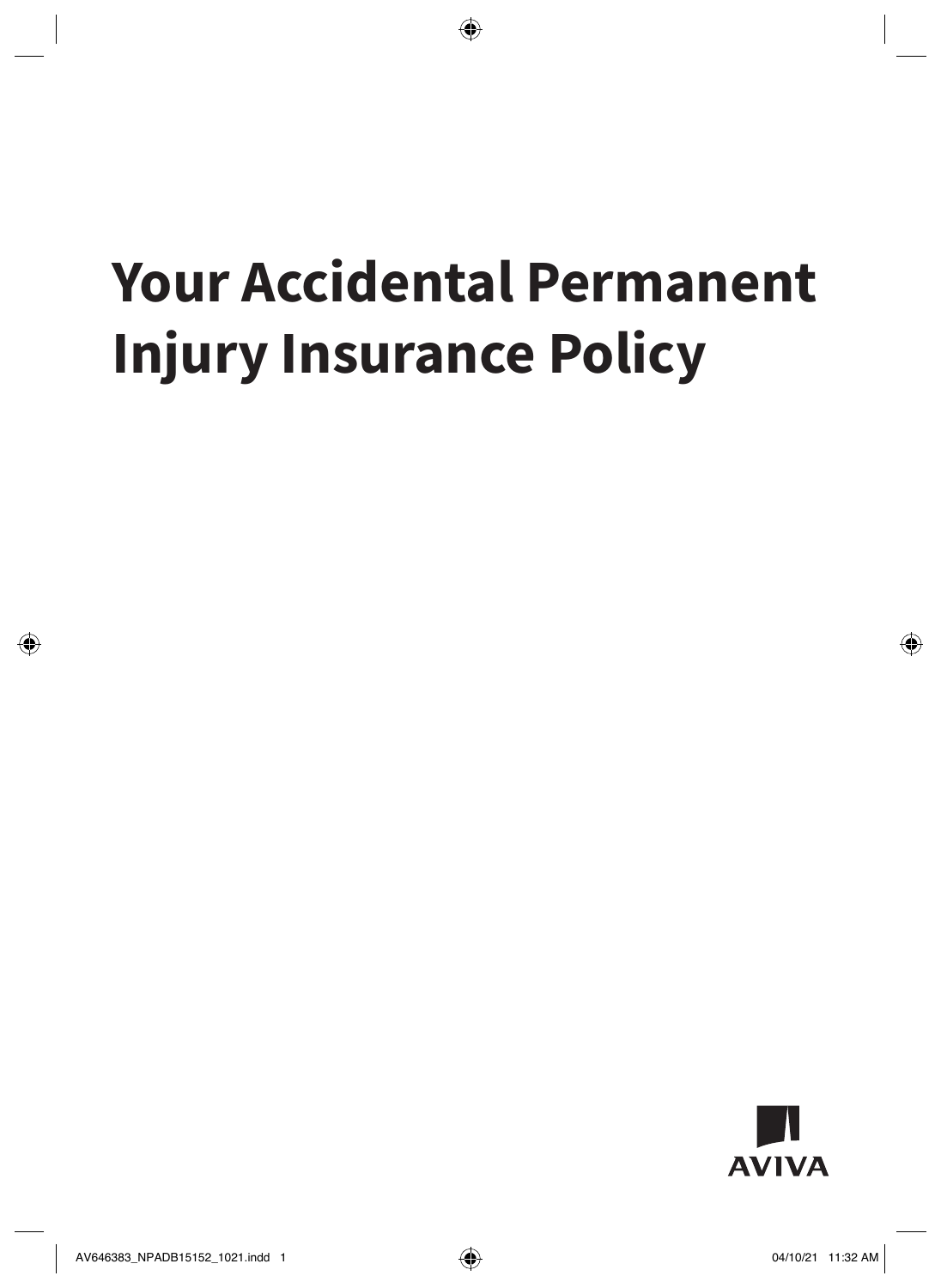# **How to get in touch**

**You** can write to **us** at:

Aviva PO Box 3553 Norwich NR1 3DA

### **To make a claim or check progress on a claim call us on 0800 051 5175**

Call **us** as soon as possible between 9am and 5pm Monday to Friday (excluding public and bank holidays).

A claims adviser will register **your** claim and give **you** guidance and support. The 'How do I make a claim?' section explains everything **you** need to know.

Alternatively, **you** can email **us** at: [hcpamoa@aviva.com](mailto:hcpamoa@aviva.com)

#### **For anything else call us on 0800 158 3993**

If **you** have any questions or want to make any changes to **your** insurance call **us** between 9am and 5pm Monday to Friday (excluding public and bank holidays).

Alternatively, **you** can email **us** at: [paadmin@aviva.com](mailto:paadmin@aviva.com)

#### **Please note:**

- When writing or sending an email, please help **us** by quoting **your** policy number. **You** can find this on **your** policy schedule.
- For email correspondence any details **you** submit will not be secure whilst being submitted.
- Calls to 0800 numbers from UK landlines and mobiles are free.
- For **our** joint protection telephone calls may be recorded and/or monitored.

# **Your cancellation rights**

**You** have the statutory right to cancel **your** insurance within 14 days from the day of purchase or the day on which **you**  receive **your** policy documentation, whichever is the later.

If **you** cancel during this period, **you** are entitled to a full refund of the premium paid. If **you** have made a claim and then cancel within this period, **you** will receive a refund for the premium paid less a proportionate deduction for the time **we**  have provided cover. If any premium is due up to the date of cancellation, **we** will collect this on the date outlined in **your** cancellation letter.

To cancel, please call 0800 158 3993 or write to Aviva, PO Box 3553, Norwich, NR1 3DA.

If **you** don't cancel in this period, **your** insurance will continue in force and **you** must pay the premium.

For **your** cancellation rights outside the statutory cooling-off period, please see the 'When this insurance will end' section.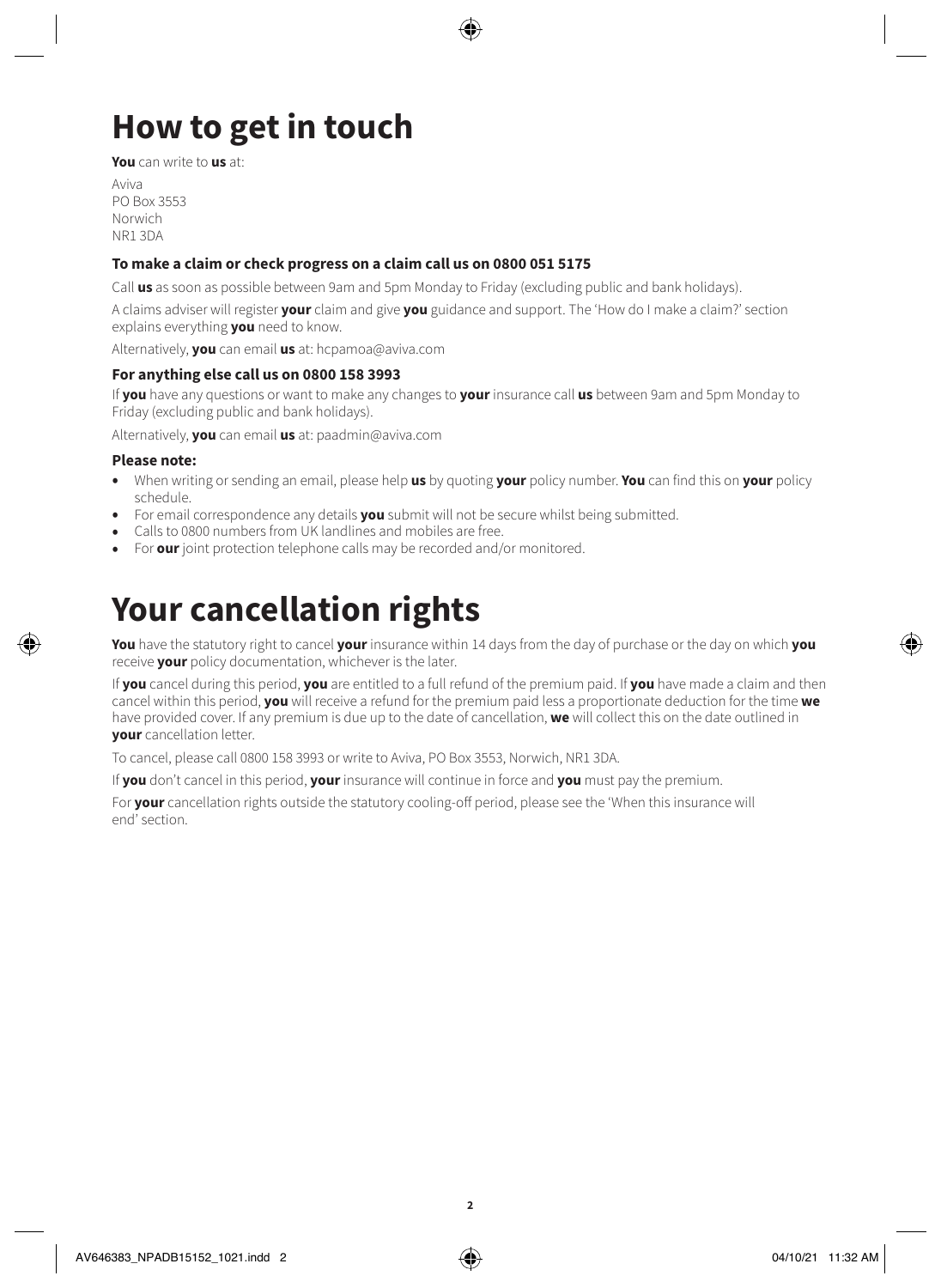# **Contents**

| How to get in touch                                                        | $\overline{2}$ |
|----------------------------------------------------------------------------|----------------|
| <b>Your cancellation rights</b>                                            | 2              |
| Your Accidental Permanent Injury Insurance                                 | 4              |
| The contract of insurance<br>$\bullet$                                     |                |
| What this insurance does and does not do<br>$\bullet$                      |                |
| What we mean by certain words                                              | 5              |
| What are you covered for?                                                  | 5              |
| Am I eligible for this insurance?                                          | 6              |
| Who can I cover on my insurance?<br>$\bullet$                              |                |
| <b>Important Notice - Information and changes</b><br>we need to know about | 6              |
| <b>Your cover</b>                                                          | 7              |
| Section A - Permanent bodily injury<br>٠                                   |                |
| Section B - Sensory disability<br>٠                                        |                |
| Section C - Other permanent injury<br>$\bullet$                            |                |
| <b>General exclusions</b>                                                  | 9              |
| How to make a claim                                                        | 10             |
| Supporting information we may request<br>$\bullet$                         |                |
| How the claim is paid<br>$\bullet$                                         |                |
| <b>Payment of premium</b>                                                  | 10             |
| Changes we can make to premium, cover and/or terms and conditions          | 10             |
| When this insurance will end                                               | 11             |
| <b>Complaints procedure</b>                                                | 11             |
| <b>General information</b>                                                 | 12             |
| <b>Data Protection - Privacy Notice</b>                                    | 12             |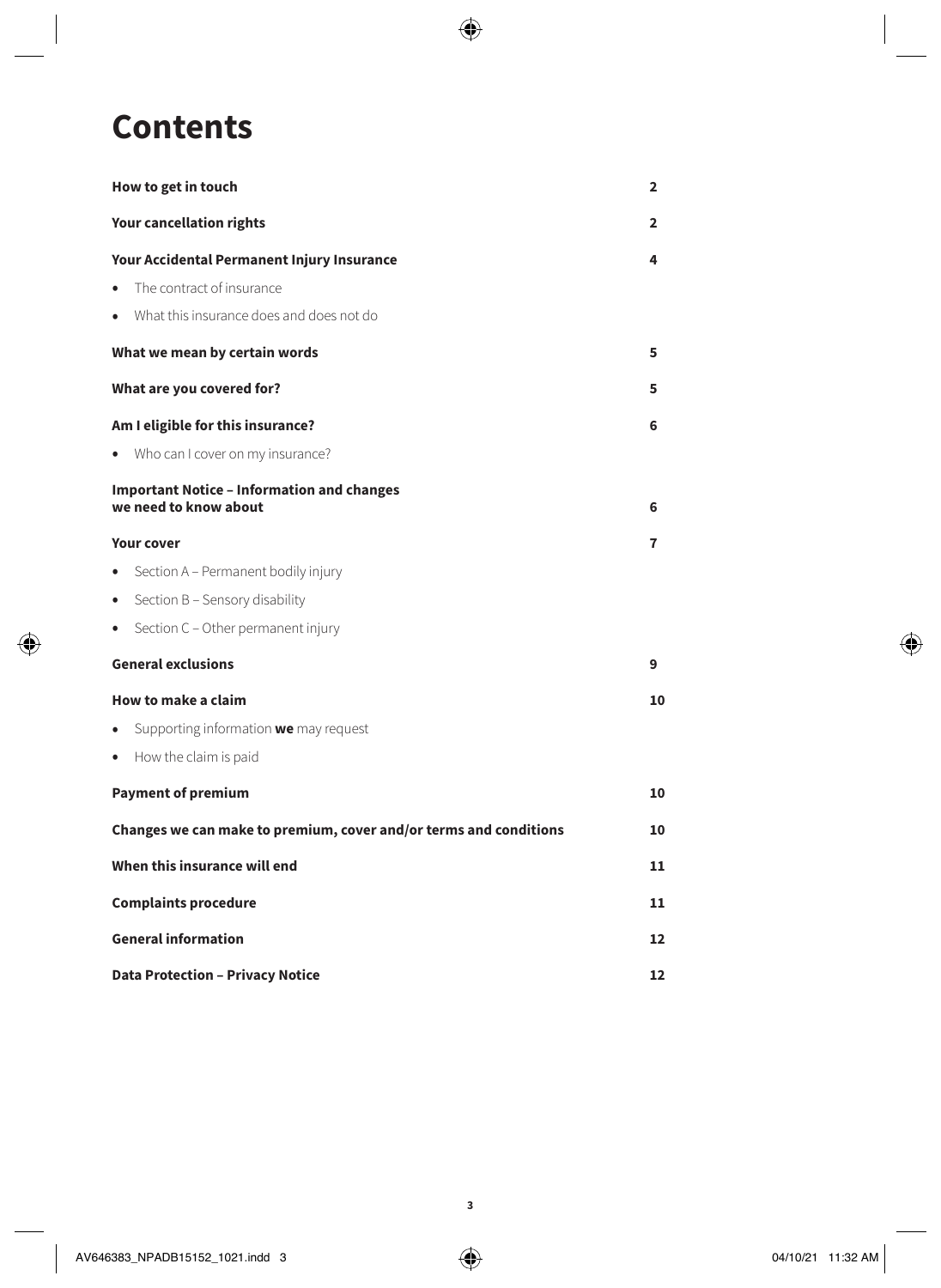# **Your Accidental Permanent Injury Insurance policy**

Thank **you** for choosing this insurance.

This is **your** policy booklet which sets out the terms of this insurance cover. It tells **you** all **you** need to know about **your**  Accidental Permanent Injury Insurance. Details of the cover you have chosen are shown in **your** current policy schedule.

Please read this policy booklet, **your** policy schedule and the table of benefits, and familiarise yourself with the cover provided by this insurance and all the terms, conditions and exclusions that apply.

Please keep them in a safe place and make sure a relative or close friend knows where to find them.

If any of the details on **your** current policy schedule are incorrect or **you** need to advise **us** of any of the changes listed in the 'Changes we need to know about' section, please contact **us** straightaway and **we** will send **you** new policy documents with the correct details.

### **The contract of insurance**

This policy booklet, **your** policy schedule and the table of benefits form the contract of insurance between **you** and **us**. Please read them and keep them safe.

In return for payment of **your** premium and subject to the terms, limitations and exclusions of this contract, **we** will pay the benefit shown in **your** table of benefits, which apply at the time of the **insured person's accident**.

If any **insured persons** do not comply with the terms and conditions of the contract of insurance **you** may not be entitled to make a claim in respect of them.

### **What this insurance does**

This insurance is here to help **you** cope financially if an **insured person** suffers an **accident** that directly results in certain types of permanent injury.

Should an **insured person** suffer one of the injuries covered under this insurance as a direct result of an **accident**, **we**  will pay the benefit shown in the table of benefits for that specific injury. **We** explain what **we** mean by '**accident**' in the 'What is an accident?' section of this policy booklet.

This insurance is intended to cover **you** against a range of permanent injuries. However not every injury is covered. The details of the cover, terms and conditions and exclusions can be found in the 'Your cover' section.

**We** will pay any benefit due regardless of whether the **insured person** is covered by any other personal accident insurance.

### **What this insurance does not do**

This insurance is intended to pay a fixed benefit for certain defined permanent injuries which are a direct result of an **accident**. For that reason it will not cover **you** for an injury which is the direct result of an illness or disease.

It is not intended to cover less serious injuries, for example broken bones, sprains and other soft tissue injuries.

This insurance does not provide cover for children. Other personal accident products are available which provide this cover. Please call **us** on 0800 158 3993 for more information. Full details of the cover, terms and conditions and exclusions can be found in the 'Your cover' section.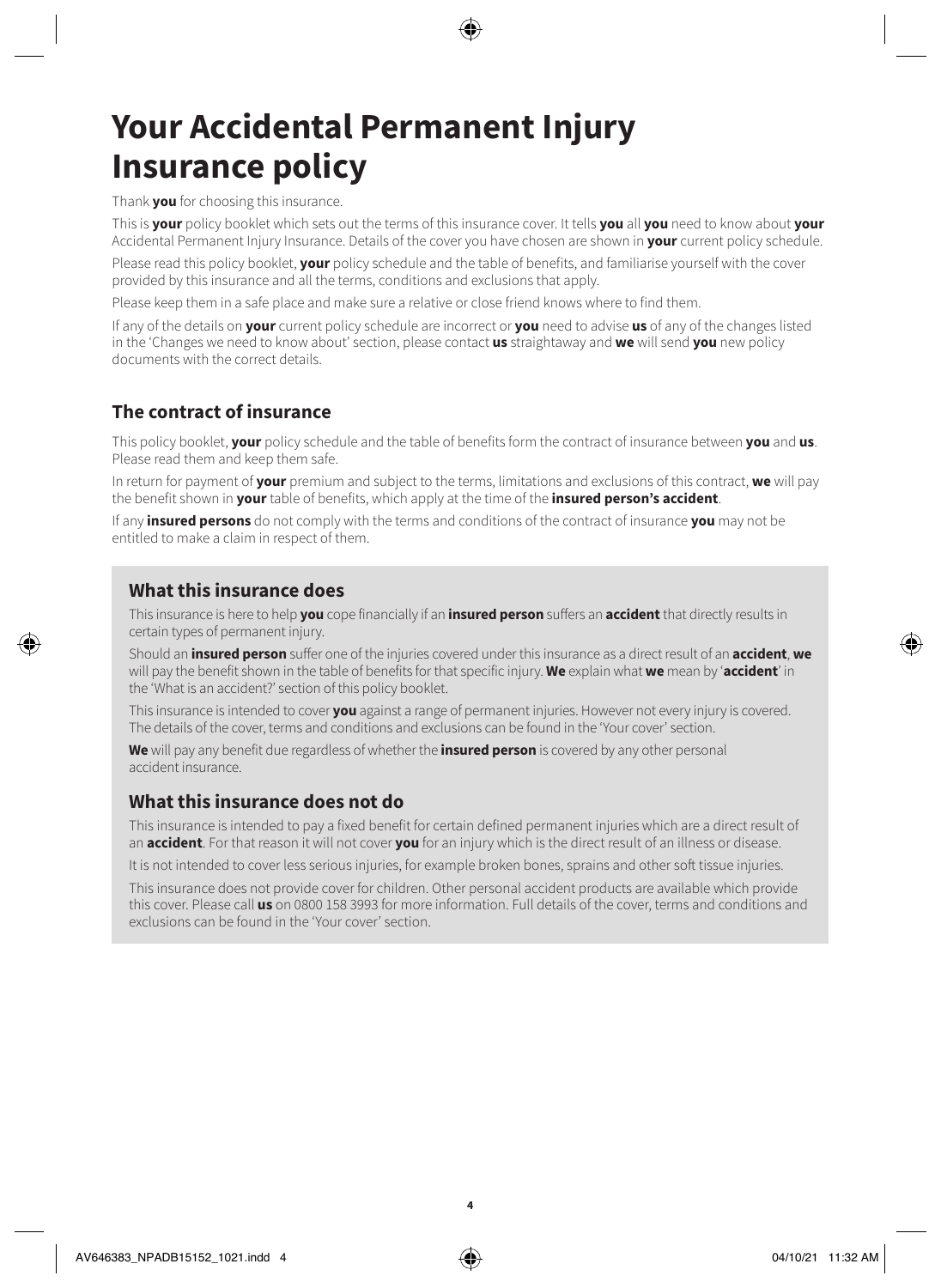# **What we mean by certain words**

Where **you** see the following words written in **bold** they have the following specific meanings:

| 'Accident'           | means a single, unexpected, unforeseen and unintentional incident, which is not a symptom of<br>disease or illness.                                                |
|----------------------|--------------------------------------------------------------------------------------------------------------------------------------------------------------------|
| 'Doctor'             | means a qualified medical practitioner or specialist (other than an <b>insured person</b> or a<br>member of their family).                                         |
| 'Insured person'     | means you, and your partner if cover for partner is shown on your current policy schedule.                                                                         |
| 'Partner'            | means your husband or wife, domestic or civil partner who lives with you at the same address.<br>This does not include any business partners or associates.        |
| 'UK'                 | means England, Scotland, Wales, Northern Ireland, the Channel Islands and the Isle of Man.                                                                         |
| 'We', 'us' and 'our' | means Aviva Insurance Limited.                                                                                                                                     |
| 'You' and 'your'     | means the person who has been accepted by us for insurance, has paid or agreed to pay the<br>premiums and is named on the current policy schedule as Policyholder. |

# **What are you covered for?**

If **you** suffer an **accident** which directly results in one of the bodily injuries specified in the 'Your cover' section, **we**  will pay the benefit shown in the table of benefits on **your** current policy schedule, subject to the limits set out in this booklet. **We** also cover injury which happens as a direct result of exposure to the elements.

**We** will only pay a claim for an **accident** that happens after the start of the **insured person's** cover.

If **you** have any questions about any of the information in this section please call **our** customer helpline on 0800 158 3993.

Please read the following examples to help **you** understand the cover this Accidental Permanent Injury Insurance provides. After each example **we** tell **you** whether a claim would be successful or not and explain how and why **we**  reached this decision.

#### **Example 1 – Accident causing permanent injury – Claim would be paid**

Whilst crossing the road Mr Matthews is hit by a car and suffers serious injuries to his back. Investigation of his injuries find that his spine had been fractured with damage to his spinal cord meaning he has no feeling below his waist.

After treatment and rehabilitation, the injury is confirmed as permanent and Mr Matthews submits a claim for loss of use of his legs under the 'Loss of use of arms and/or legs' section.

Mr Matthews' claim would be successful as the permanent injury is a direct result of the **accident**. He would be paid the full benefit amount stated for loss of use of two legs as shown in the table of benefits, since his claim is for both legs.

#### **Example 2 – Injury due to illness – Claim would not be paid**

Whilst driving, Mrs Brown suffers a stroke and crashes her car. She suffers minor, temporary injuries as a direct result of the crash, but is left paralysed down the right side of her body due to the stroke. She submits a claim for loss of use of her arm and leg.

Investigation of her claim confirms that the stroke was caused by a blood clot in her brain unrelated to the **accident**.

The claim would not be paid because the paralysis was caused by the stroke, not the **accident**.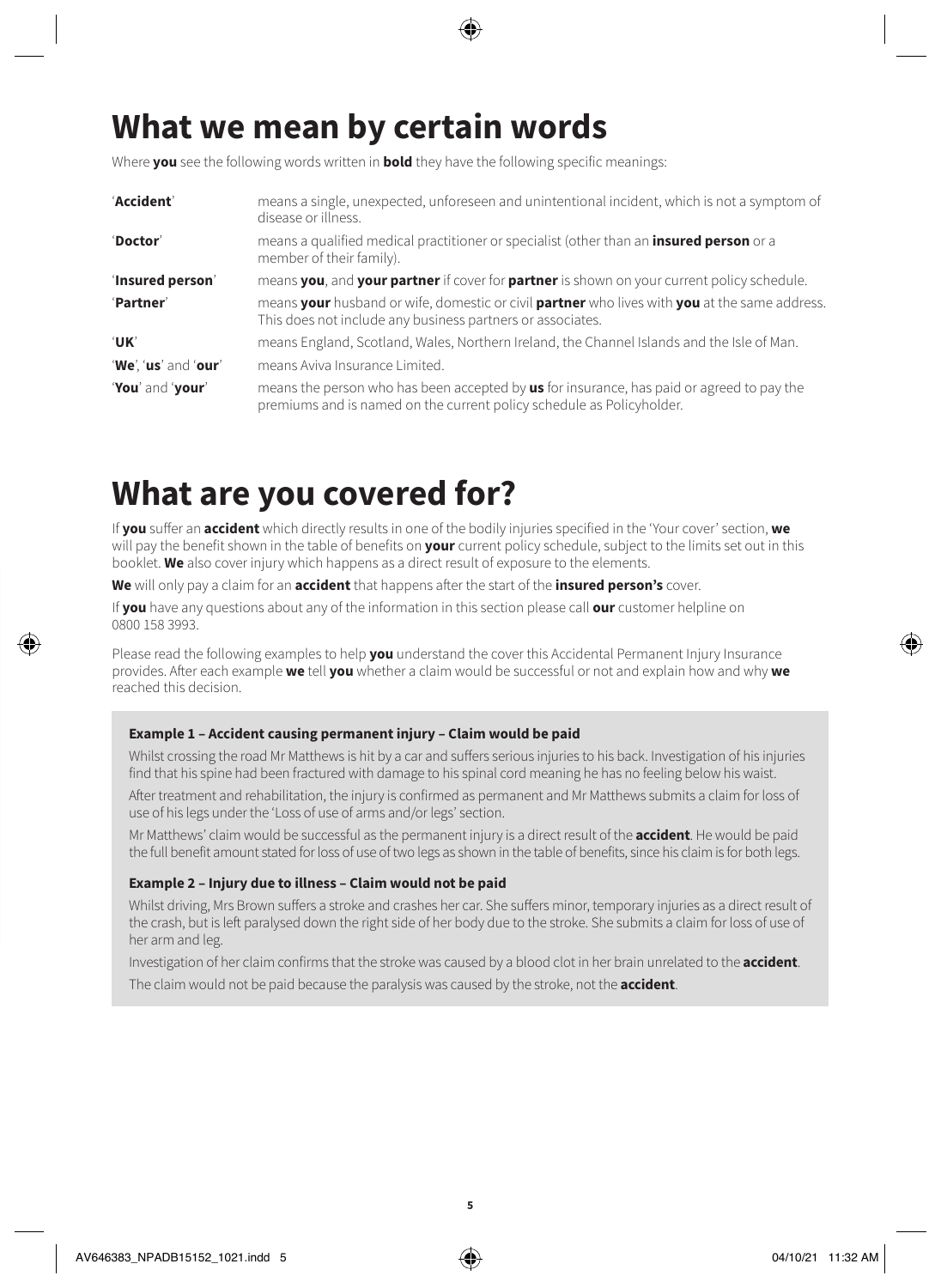# **Am I eligible for this insurance?**

**You** must make sure **you** can answer 'yes' to all of the following statements at the start of and throughout the period of **your** insurance.

If **you** answer 'no' to any of the following statements **you** must contact **us** straightaway as **you** are not eligible for this insurance and will not be entitled to make a claim.

- I am aged 18 years or over and under 85 years old
- My main private residence is in the **UK**

# **Who can I cover on my insurance?**

**You** can choose to add **your partner** to **your** insurance so they can also receive cover (as long as they are eligible and **you** pay the extra premium). This insurance does not provide cover for children.

For **your partner** to be eligible for this insurance, entitling **you** to make a claim in respect of them, **you** must make sure **you** can answer 'yes' to the following statements at the time they are added to **your** insurance and throughout the period of **your** insurance.

If **you** answer 'no' to any of the following statements **you** must contact us straightaway as they are not eligible for this insurance and **you** will not be entitled to make a claim.

- **Your partner** is aged 18 years or over and under 85 years old
- **Your partner** lives with **you**

# **Important Notice – Information and changes we need to know about**

**You** must take reasonable care to provide complete and accurate answers to the questions **we** ask when **you** take out and make changes to **your** policy. Please read any assumptions carefully and confirm if they apply to **your** circumstances.

Keeping **your** details up to date is really important. **We** need to be told whenever any of the following occur:

- Any information on **your** current policy schedule changes.
- **You** want to add or remove a **partner** to/from **your** insurance.
- **Your** main private residence is no longer in the **UK**.
- **Your partner** no longer lives with **you**.
- **You** or **your partner** reaches age 85.
- An **insured person** dies.

When **you** inform **us** of a change, **we** will tell **you** if this affects **your** policy, for example whether the change will result in revised terms and/or premium being applied to **your** policy.

If **you** fail to provide complete and accurate information **we** may:

- cancel **your** insurance (please see the 'When this insurance will end' section for more information);
- refuse to pay any claim; or
- not pay any claim in full or the extent of the cover may be affected.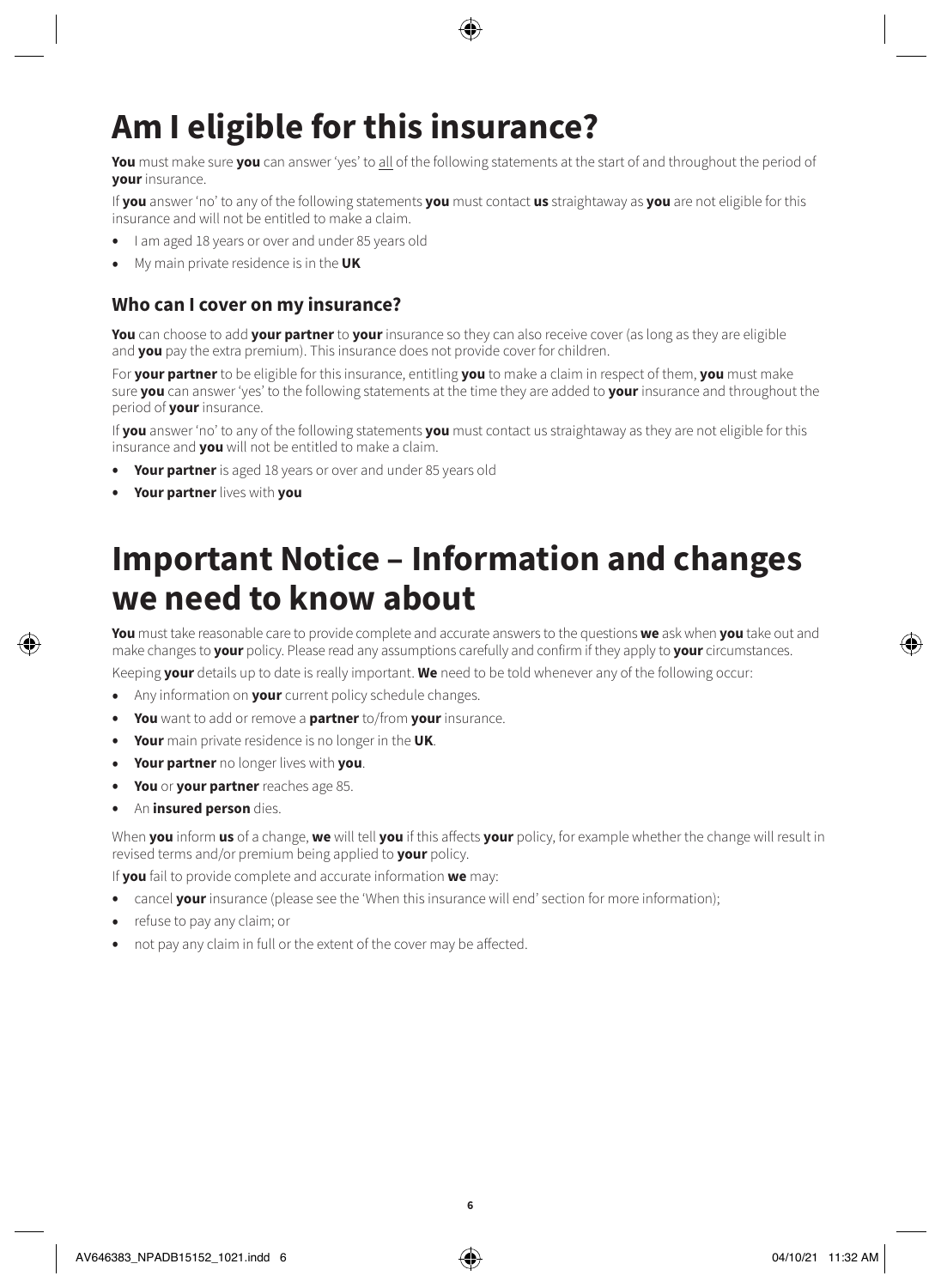# **Your cover**

This insurance provides the cover set out below and pays the benefit for that specific injury as shown in the table of benefits.

To help **you** understand what **we** mean by an '**accident**' please refer to the 'What **we** mean by certain words' section earlier in this policy booklet.

### **Section A – Permanent bodily injury**

#### **What is covered**

### **1. Amputation of arms and/or legs**

**We** will pay the benefit due if an **insured person** suffers an **accident** which directly results in amputation of:

- an arm at or above the wrist; or
- a leg at or above the ankle.

**We** will cover amputation whether this occurs:

- at the time of the **accident**; or
- within 24 months of the date of the **accident**,

and only where it is medically necessary as a direct result of the **accident**.

### **2. Loss of use of arms and/or legs**

If an **insured person** suffers an **accident** which directly results in some degree of permanent loss of use of arms and/or legs, **we** will pay a percentage of the benefit shown in the table of benefits depending on the extent of loss of use that a **doctor** confirms **you** have suffered.

- Where the loss of use caused directly by the accident is less than 20% **we** will not pay any benefit.
- Where the loss of use caused directly by the accident is 20% or more and under 70% **we** will pay a percentage of the full benefit shown in the table of benefits equal to the percentage of loss that a **doctor** confirms **you** have suffered as a direct result of the **accident**. Please see the example below.
- Where the loss of use caused directly by the accident is 70% or more, the benefit shown in the table of benefits will be paid in full.

For multiple injuries sustained during the same **accident we** will calculate the percentage of benefit payable, for partial loss of use for each arm or leg, separately.

In all cases the loss of use must occur within 24 months of the date of the **accident**.

### **Example – Accident causing 50% loss of use of arm – Claim would be paid**

A fall down the stairs leaves Mr Smith with permanent damage to his shoulder. He can still use his arm, but has restricted movement and strength in his arm. A medical report confirms that Mr Smith has lost 50% of the use of his arm. He will be paid 50% of the full benefit shown in the table of benefits for loss of use of one arm.

#### **Claim payment limitations – section A**

- If **you** make multiple claims for any one arm or leg **we** will only pay up to the maximum amount shown in the table of benefits, regardless of the number or type of claims made for that arm or leg.
- If multiple injuries are sustained during the same **accident**, the benefit for each loss will apply as shown in the table of benefits. For example, amputation of one arm and loss of sight in one eye will result in a benefit payment for each specific injury.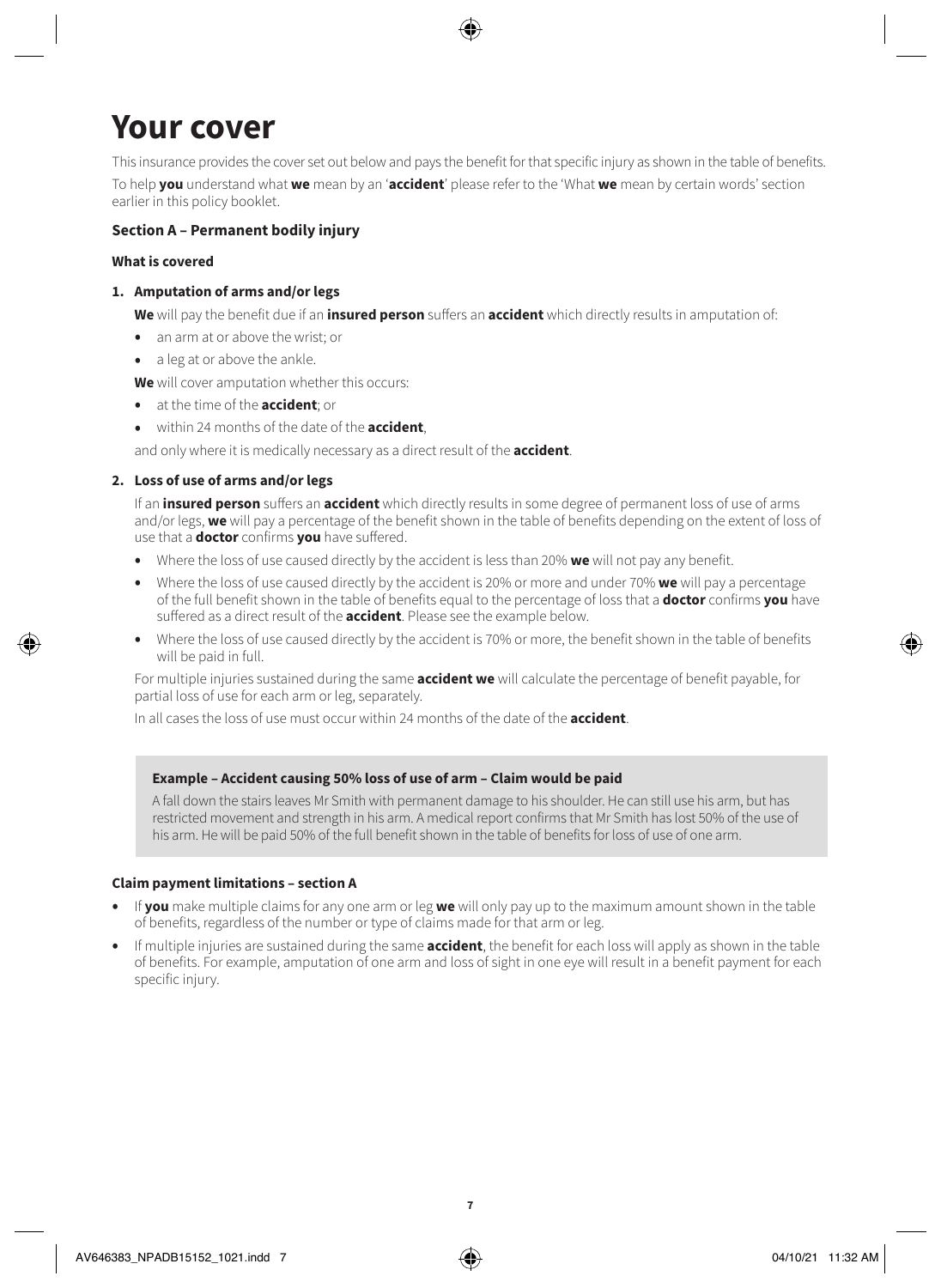#### **Section B – Sensory disability**

#### **What is covered**

#### **1. Loss of sight**

**We** will pay the benefit shown in the table of benefits if an **insured person** suffers an **accident** which directly results in the permanent loss of sight in one or both eyes.

- For loss of sight in one eye an ophthalmologist must confirm that the degree of sight remaining after correction is 3/60 or less on the Snellen scale.
- For loss of sight in both eyes an ophthalmologist must confirm that the degree of loss of sight means that the **insured person** is eligible to register as severely sight impaired (blind).

In all cases the loss of sight must be confirmed, by a **doctor**, as permanent within 24 months of the date of the **accident**.

#### **The Snellen scale**

The Snellen scale is the most commonly used method of measuring sight and is accepted as an industry standard. A reading of 3/60 on the Snellen scale means that someone can only see at 3 metres what a person with standard vision can see at 60 metres.

#### **2. Loss of hearing**

**We** will pay the benefit shown in the table of benefits if an **insured person** suffers an **accident** which directly results in the permanent loss of hearing in one or both ears.

An audiologist must confirm that the loss of hearing equates to greater than 95 decibels across all frequencies using a pure tone audiogram.

In all cases the loss of hearing must be confirmed, by a **doctor**, as permanent within 24 months of the date of the **accident**.

#### **Pure tone audiogram**

A pure tone audiogram is used to measure hearing loss; 95 decibels means someone might not be able to hear an underground train coming into the station whilst standing on the platform.

#### **Claim payment limitations – section B**

If **we** make a payment for loss of sight in one eye or hearing in one ear, all cover for that eye or ear will end.

#### **Section C – Other permanent injury**

#### **What is covered**

Please note:

- This section only applies in respect of permanent injuries that are not covered elsewhere under this insurance.
- **We** will only pay this benefit where the **insured person** is under the State Pension age at the time of the **accident**.

If an **insured person** suffers an **accident** which directly results in permanent injury that is not covered elsewhere under this insurance, which entirely prevents them from following any occupation suited to their education, experience and capability, **we** will pay the benefit shown in the table of benefits for 'Other permanent injury'.

In all cases the injury must be confirmed, by a **doctor**, as permanent within 24 months of the date of the accident.

#### **Claim payment limitations – section C**

If **we** have already paid the **insured person** for a claim under 'Section A – Permanent bodily injury' an amount equal to or greater than the value of cover as shown in the table of benefits for 'Other permanent injury', **we** will not make any payment under the 'Other permanent injury' section resulting from the same **accident**.

If the amount **we** have paid is less than the value of cover, **we** will pay the difference between the amount already paid and the amount payable for 'Other permanent injury' shown in the table of benefits.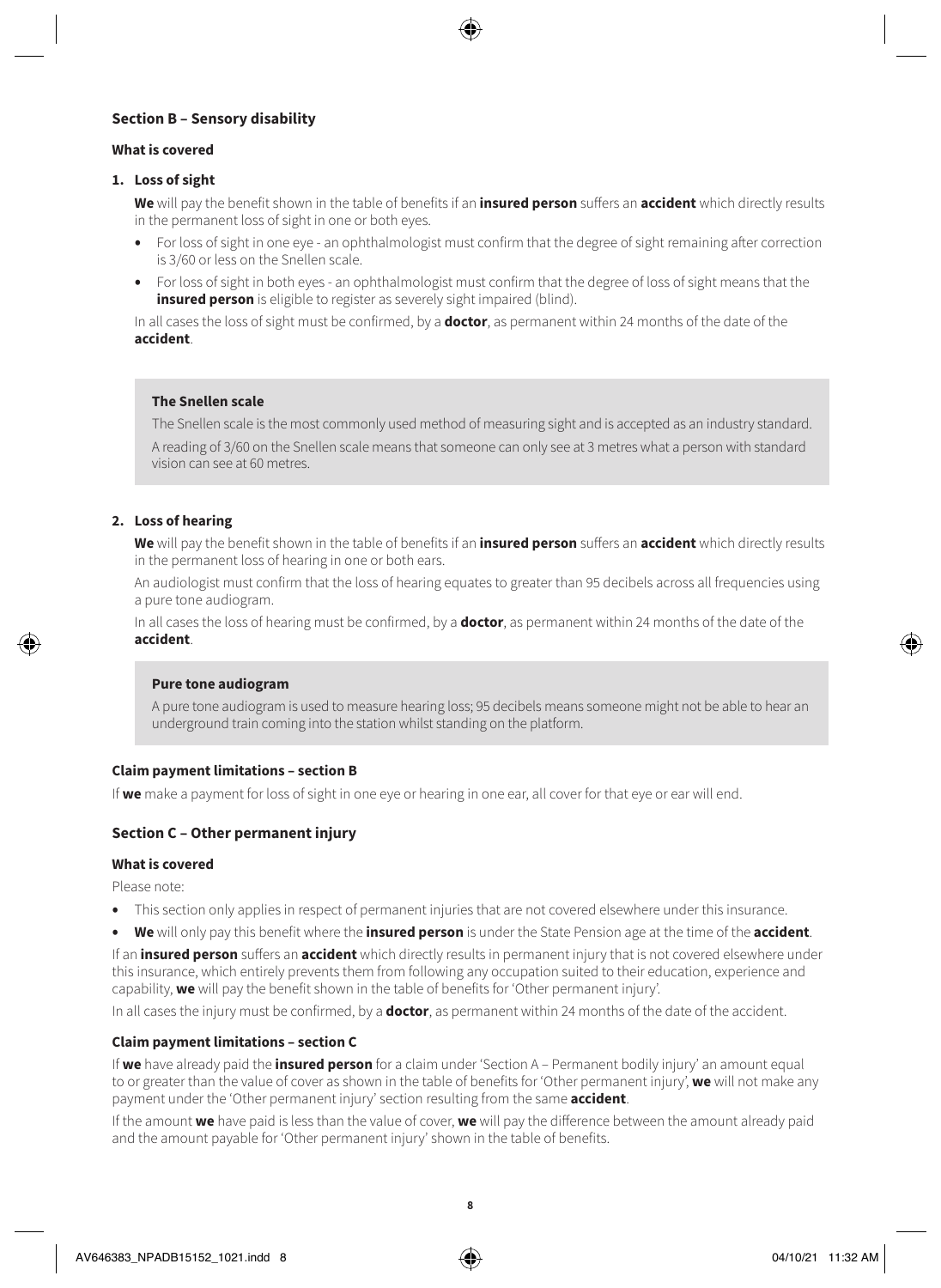# **General exclusions**

### **These apply to all sections of the policy booklet.**

- 1. **We** will not pay any claim in respect of a permanent injury caused by:
	- illness or disease unless this is a direct result of an **accident**;
	- known side effects where medicines are taken correctly under medical supervision or guidance;
	- medicines taken incorrectly:
	- medicines for treating drug addiction;
	- known risks associated with a medical or surgical procedure;
	- a gradual loss of use or function which is not as a direct result of an **accident**.
- 2. **We** will not pay any claim resulting from an **insured person's**:
	- suicide, attempted suicide or deliberate self-inflicted injury;
	- reckless and deliberate exposure to known danger (except in an attempt to save human life);
	- use of drugs;
	- consumption of alcohol to an extent that the **insured person** suffers mental or physical impairment, which is the principal cause of the **accident**, or results in them doing something uncharacteristically reckless or dangerous;
	- participation in or acting as an accessory to any crime or attempted crime;
	- participation in, practice or training for any sport as a professional sportsperson.
- 3. **We** will not pay any claim resulting from the **insured person** being in control of a motor vehicle and:
	- acting in a dangerous or reckless manner; or
	- drink or drug driving.
- 4. If **your** claim is in any way dishonest or exaggerated **we** will not pay any benefit under this insurance or return any premium to **you** and **we** may cancel the insurance immediately and backdate the cancellation to the date of the fraudulent claim. **You** will have to return any benefits already paid in relation to the claim. **We** may also take legal action against **you**.
- 5. **We** will not pay for any consequence whatsoever which is the direct or indirect result of any of the following, or anything connected with any of the following, whether or not such consequence has been contributed to by any other cause or event:
	- (a) war, invasion, act of foreign enemy, hostilities or a warlike operation or operations (whether war be declared or not), civil war, rebellion, revolution, insurrection, civil commotion assuming the proportions of or amounting to an uprising, military or usurped power.
	- (b) any action taken in controlling, preventing, suppressing, or in any way relating to, (a) above.
- 6. **We** will not pay for any claim directly or indirectly caused by ionising radiation or radioactive contamination from nuclear waste or the radioactive, toxic, explosive or other dangerous properties of explosive nuclear equipment.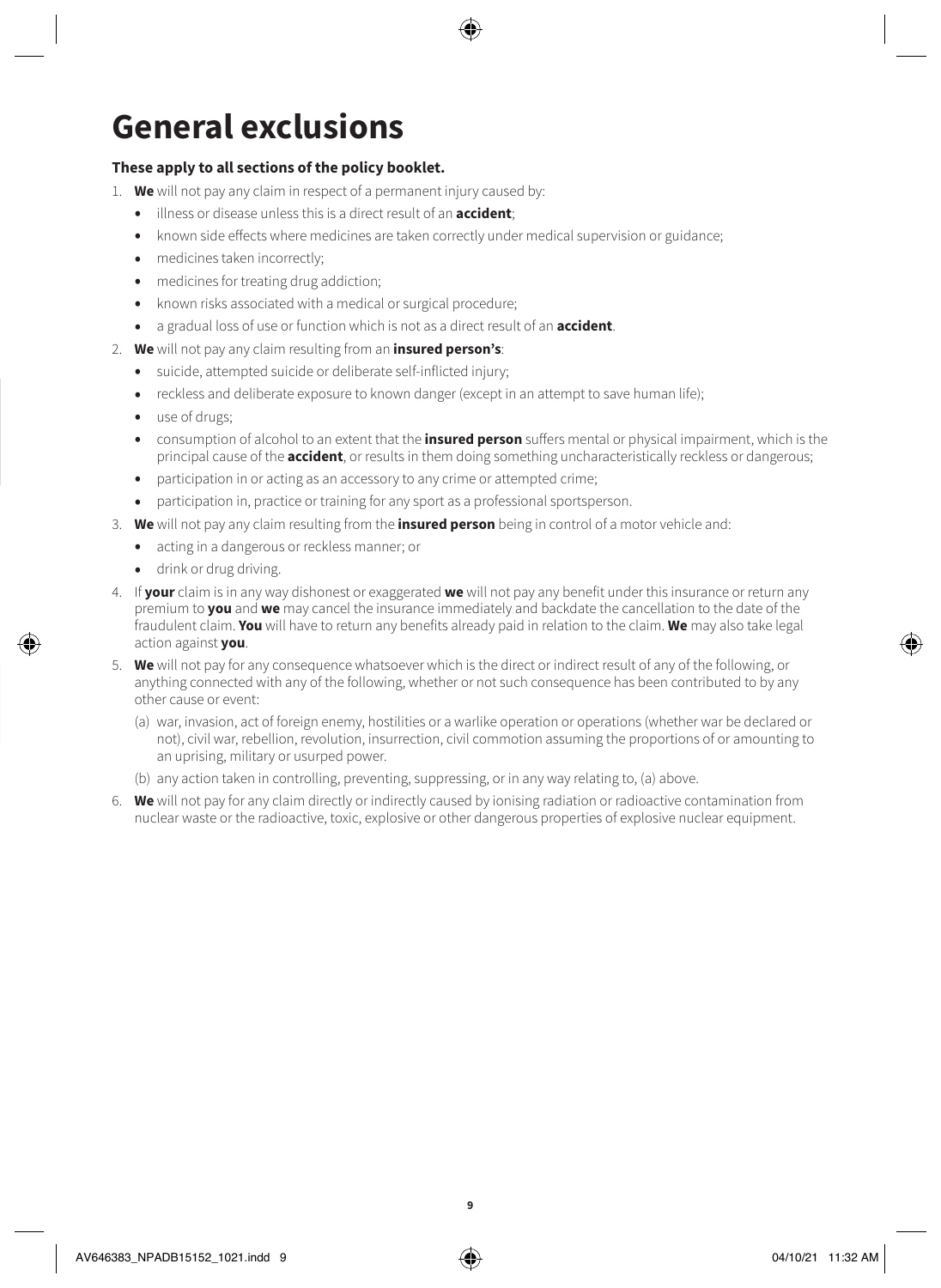# **How to make a claim**

It is important that **you** register **your** claim as soon as possible by calling 0800 051 5175 between 9am and 5pm Monday to Friday (excluding public and bank holidays). Please quote **your** policy number.

- **We** may send **you** a claim form to complete and return to **us**.
- **We** may also ask the **insured person** to sign a Form of Consent to enable **us**, where applicable, to contact their **doctor** and the hospital which is treating them.
- Depending on the circumstances of the **accident we** may also ask the **insured person** to provide additional contact information, for example if the injury occurred at work **we** will ask for the **insured person's** employment details (name and address and payroll number), or if the injury was sustained as a direct result of a crime **we** will ask for details of the investigating officer.

#### **Supporting information we may request**

As well as approaching healthcare and/or other professionals at **our** own cost **we** may ask the **insured person** to supply further information or evidence to help **us** assess and/or validate **your** claim.

**You** must supply and pay for all information or evidence that **we** may reasonably request.

The type of information and evidence **we** need will depend on the circumstances of the claim. In all cases **we** will only ask for information which is relevant to the **insured person's** claim, the treatment received or previous medical history.

### **How the claim is paid**

Claim benefit payments will be made directly to the **insured person** in respect of whom the claim is being made or, where relevant, the executor/administrator of their estate.

# **Payment of premium**

The policy premium is payable monthly and the amount is shown on **your** current policy schedule. It is due on (or within 3 working days of) the first premium due date, as advised to **you** in **your** 'Confirmation of your Direct Debit instructions' document, and then on **your** chosen collection date each following month thereafter. If **you** do not pay the first premium, this insurance policy will not be valid.

Cover begins on the effective date shown on **your** current policy schedule, and **your** monthly period will continue for each full month thereafter. For example; if **your** effective date is 10th March, each monthly period will start on the 10th of the month and run until the 9th of the following month.

If **you** fail to pay any premium on the date it is due or, if applicable, when requested on a later date, cover will not be in force from the end of the last period for which **you** have paid. Following notification to **you** in the event of continued non-payment, **your** cover will not resume, and **your** policy will be cancelled. If the unpaid premium is paid when requested by **us**, cover will continue as if it had been paid on the due date.

# **Changes we can make to premium, cover and/or terms and conditions**

- 1. **We** can, after taking a fair and reasonable view, make changes to **your** premium, policy cover and/or terms and conditions of insurance to reflect changes in:
	- **our** expectation of the future cost of providing cover;
	- **our** expectation of the future costs of administering **your** insurance.

These changes will be notified to **you** in writing at least 45 days before they become effective. Premiums and/or policy cover may go up or down but **we** will not recoup past losses. If any change is made **we** will not make another for at least 12 months.

- 2. Additionally, **we** can, at any time and after taking a fair and reasonable view, make changes to:
	- **your** premium, cover and/or terms and conditions of insurance to reflect changes (affecting **us** or **your**  insurance) in the law or regulation or the interpretation of law or regulation, or changes in taxation;
	- **your** cover and/or terms and conditions of insurance to reflect decisions or recommendations of an Ombudsman, regulator or similar person, or any code of practice, with which **we** intend to comply;
	- **your** cover and/or terms and conditions of insurance in order to rectify any mistakes that may be discovered or to make **your** insurance clearer and fairer to **you**.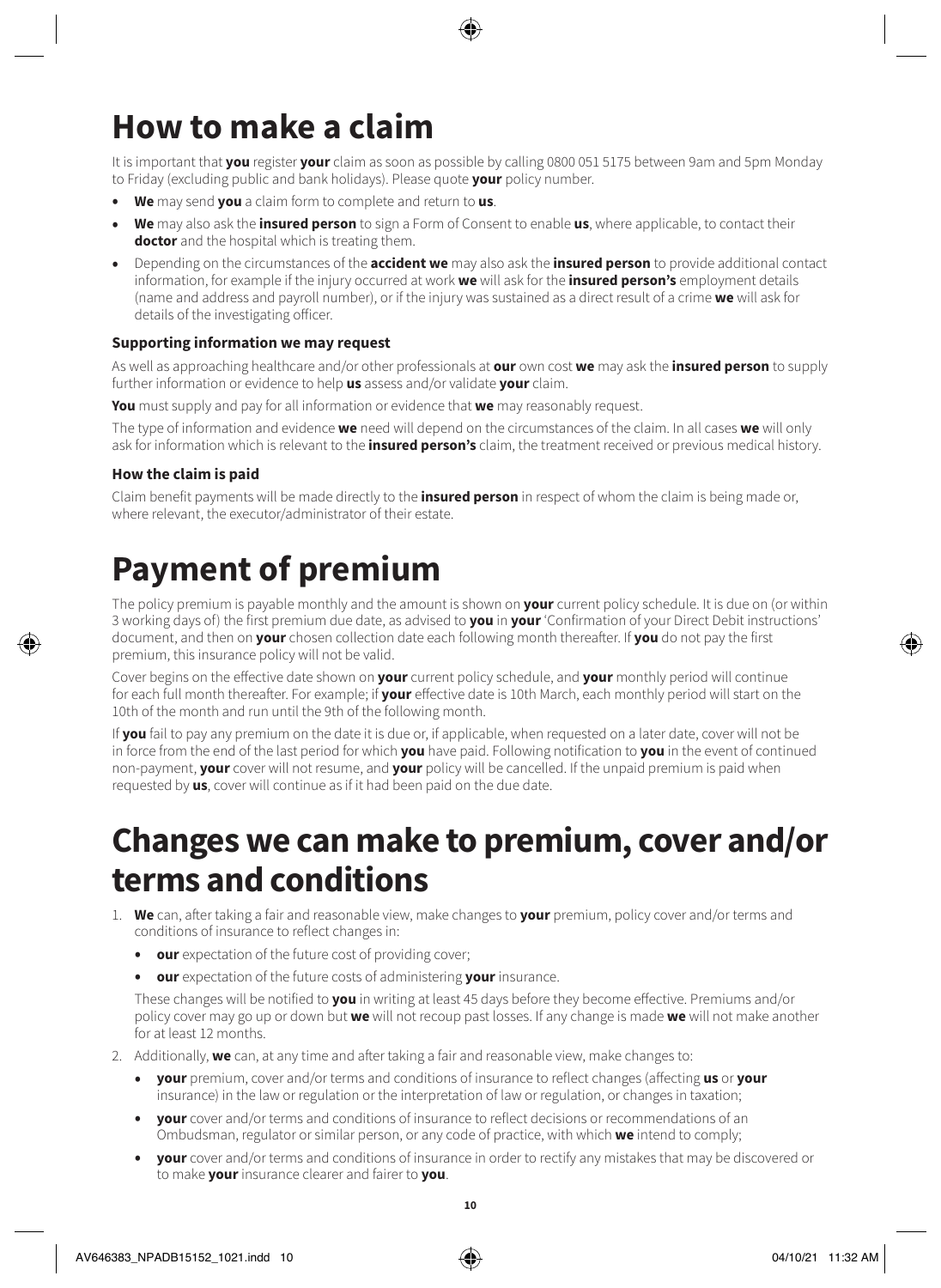These changes (together with the reasons for such changes) will be notified to **you** in writing at least 45 days in advance and there is no minimum period between changes.

Please note that **you** have the right to cancel **your** insurance at any time by contacting **us**. The 'How to get in touch' section at the beginning of this policy booklet tells **you** how.

# **When this insurance will end**

The cover provided by this insurance will end immediately in relation to all **insured persons** if any of the following happen:

- **you** reach 85 years of age;
- **your** main private residence is no longer in the **UK**; or
- **you** die.

If **your** insurance ends for any of the reasons above **you** will be entitled to a refund of the premium paid less a proportionate deduction for the time for which **you** have been covered. If any premium is due up to the date of cancellation **we** will collect this on the date outlined in **your** cancellation letter.

### **Your right to cancel**

Following the expiry of **your** 14 day statutory cooling-off period, **you** continue to have the right to cancel **your** insurance at any time. If **you** wish to cancel please call **us** on 0800 158 3993, email **us** at paadmin@aviva.com or write to Aviva, PO Box 3553, Norwich, NR1 3DA. **You** will receive a refund for any advance premium paid less a proportionate deduction for the time **we** have provided cover. If any premium is due up to the date of cancellation **we** will collect this on the date outlined in **your** cancellation letter.

### **Our right to cancel**

**We** (or any agent **we** appoint and who acts with **our** specific authority) may cancel this insurance where there is a valid reason for doing so, by sending at least seven days written notice to **your** last known postal and/or e-mail address setting out the reason for cancellation.

Valid reasons include but are not limited to where:

- **our** investigations provide evidence of fraud or **you** have failed to give **us** complete and accurate information. In which case, **we** may cancel the policy immediately and backdate the cancellation to the date of the fraud or when **you** provided us with incomplete information.
- **we** have been unable to collect **your** premium, and following notification to **you**, there is continued non-payment. Please see the 'Payment of premium' section for more detail.
- **we** offer **you** an equivalent alternative product (which does not disadvantage **you**). In this event **we** will give **you** at least 45 days notice of cancellation; or
- **we** no longer provide this product and are not offering an equivalent alternative product. In this event **we** will give **you** at least 90 days notice.

If **we** cancel the insurance under this section, **you** will be entitled to a refund of the premium paid in respect of the cancelled cover, less a proportionate deduction for the time **we** have provided such cover, unless the reason for cancellation is fraud. If any premium is due up to the date of cancellation, **we** will collect this on the date outlined in **your** cancellation letter.

# **Complaints procedure**

### **Our Promise of Service**

**Our** goal is to give excellent service to all **our** customers but **we** recognise that things do go wrong occasionally. **We** take all complaints **we** receive seriously and aim to resolve all **our** customers' problems promptly. To ensure that **we** provide the kind of service **you** expect **we** welcome **your** feedback. **We** will record and analyse **your** comments to make sure **we**  continually improve the service **we** offer.

### **What will happen if you complain**

- **We** will acknowledge **your** complaint promptly.
- **We** aim to resolve all complaints as quickly as possible.

Most of **our** customers' concerns can be resolved quickly but occasionally more detailed enquiries are needed. If this is likely, **we** will contact **you** with an update within 10 working days of receipt and give **you** an expected date of response.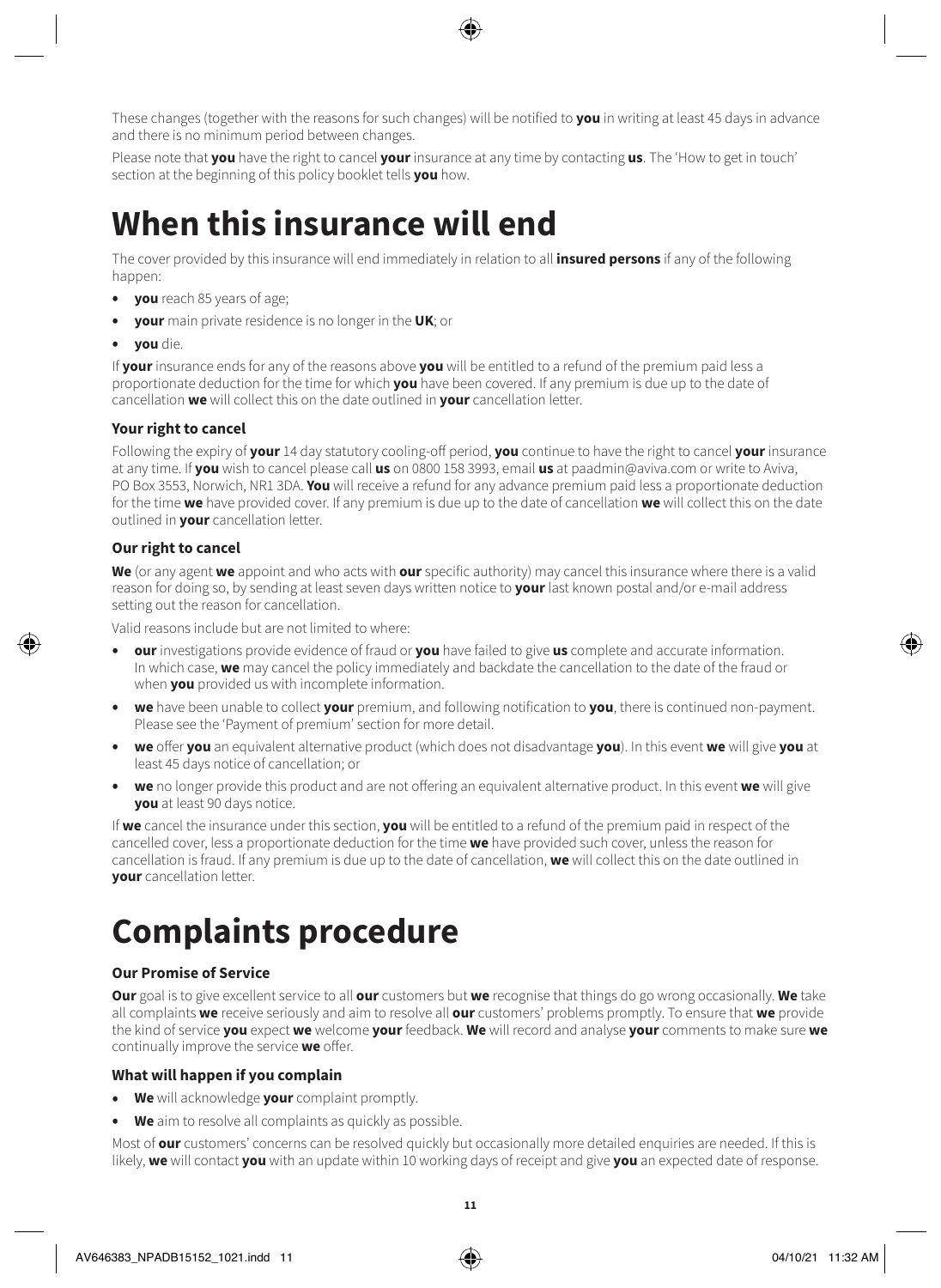### **What to do if you are unhappy**

If **you** are unhappy with any aspect of the handling of **your** insurance **we** would encourage **you**, in the first instance, to seek resolution by contacting **us** as follows:

• write to Aviva, PO Box 3553, Norwich, NR1 3DA or telephone 0800 158 3993, and ask **your** contact to review the problem.

**Our** opening hours are between 9am and 5pm, Monday to Friday (excluding public and bank holidays).

If **you** are unhappy with the outcome of **your** complaint **you** may refer the matter to the Financial Ombudsman Service at:

The Financial Ombudsman Service Exchange Tower, London<sub>,</sub> E14 9SR.

#### **Telephone:**

0800 023 4567 (calls from UK landlines and mobiles are free) or 0300 123 9123

Or simply log on to their website at **[www.financial-ombudsman.org.uk](http://www.financial-ombudsman.org.uk)**.

Whilst **we** are bound by the decision of the Financial Ombudsman Service, **you** are not. Following the complaints procedure does not affect **your** right to take legal action.

For products **you** bought online from **us**, **you** can also use the European Commission's Online Dispute Resolution (http://ec.europa.eu/odr) service to make a complaint. The purpose of this platform is to identify a suitable Alternative Dispute Resolution (ADR) provider and **we** expect that this will be the Financial Ombudsman Service. Please be aware that the Financial Ombudsman Service will only be able to consider **your** complaint after **we** have had the opportunity to consider and resolve it.

# **General information**

This insurance is underwritten by Aviva Insurance Limited.

#### **Our regulatory status**

**We** are authorised by the Prudential Regulation Authority and regulated by the Financial Conduct Authority and the Prudential Regulation Authority. **We** are registered as Aviva Insurance Limited, Pitheavlis, Perth, PH2 0NH and **our** firm's reference number is 202153.

**You** may check this information and obtain further information about how the Financial Conduct Authority protects **you**  by visiting their website www.fca.org.uk.

#### **Use of language**

Unless otherwise agreed, the contractual terms and conditions and other information relating to this contract will be in English.

#### **Choice of law**

The law of England and Wales will apply to this contract unless:

- 1. **you** and **we** agree otherwise; or
- 2. at the effective date of the contract **you** are a resident of Scotland or Northern Ireland, in which case (in the absence of agreement to the contrary) the law of that country will apply.

# **Data Protection – Privacy Notice**

Aviva Insurance Limited is the main company responsible for your Personal Information (known as the controller). Aviva UK Digital Limited act as an additional data controller for the sale and distribution of the product.

We collect and use Personal Information about you in relation to our products and services. Personal Information means any information relating to you or another living individual who is identifiable by us. The type of Personal Information we collect and use will depend on our relationship with you and may include more general information (e.g. your name, date of birth, contact details) or more sensitive information (e.g. details of your health or criminal convictions).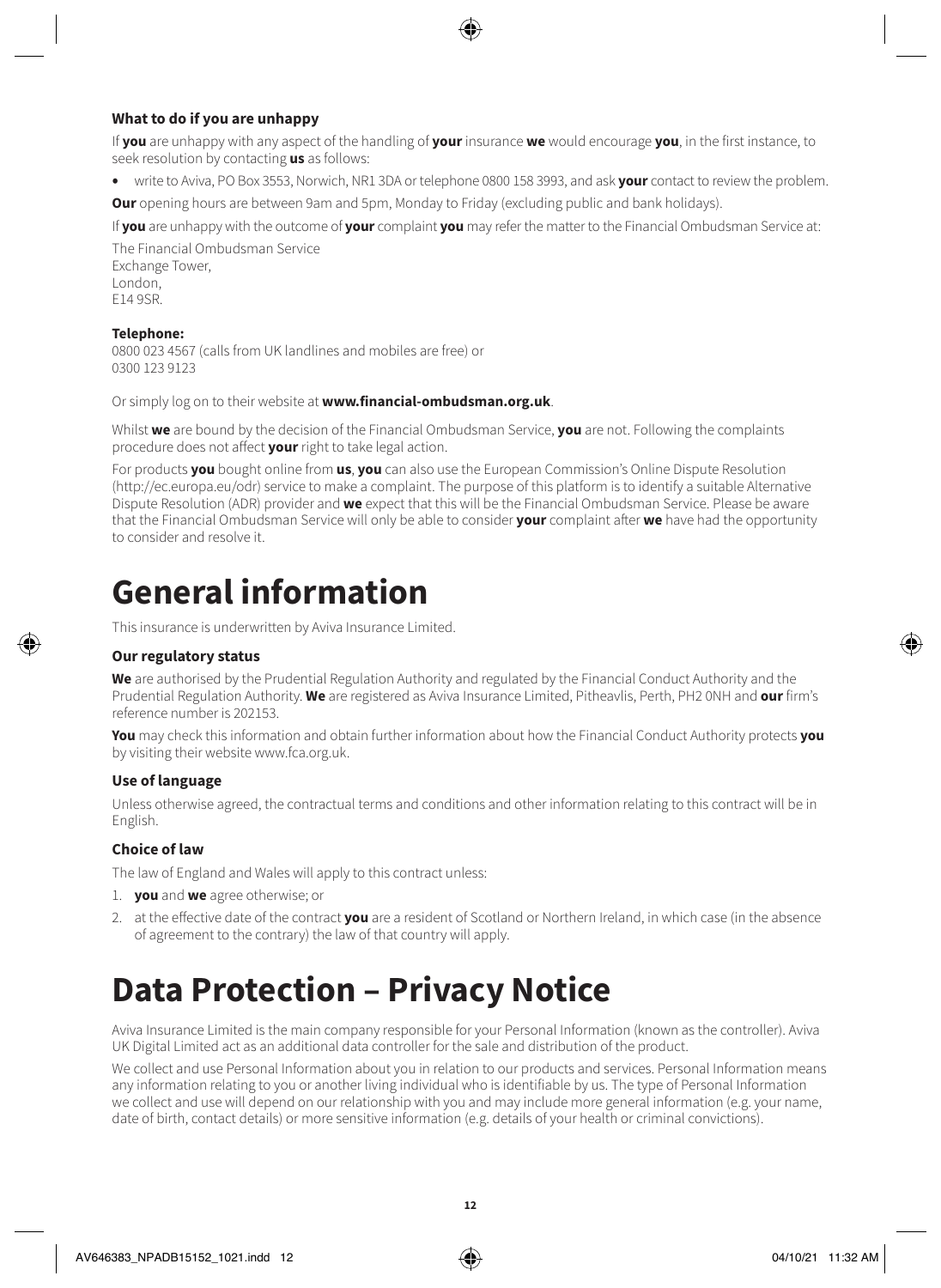Some of the Personal Information we use may be provided to us by a third party. This may include information already held about you within the Aviva group, information we obtain from publicly available records, third parties and from industry databases, including fraud prevention agencies and databases.

This notice explains the most important aspects of how we use your Personal Information, but you can get more information by viewing our full privacy policy at [aviva.co.uk/privacypolicy](http://www.aviva.co.uk/privacypolicy) or requesting a copy by writing to us at: The Data Protection Team, Aviva, PO Box 7684, Pitheavlis, Perth PH2 1JR. If you are providing Personal Information about another person you should show them this notice.

We use your Personal Information for a number of purposes including providing our products and services and for fraud prevention.

We also use profiling and other data analysis to understand our customers better, e.g. what kind of content or products would be of most interest, and to predict the likelihood of certain events arising, e.g. to assess insurance risk or the likelihood of fraud.

We may carry out automated decision making to decide on what terms we can provide products and services, deal with claims and carry out fraud checks. More information about this, including your right to request that certain automated decisions we make have human involvement, can be found in the "Automated Decision Making" section of our full privacy policy.

We may process information from a credit reference agency, including a quotation search where you are offered an Aviva credit payment facility. More information about this can be found in the "Credit Reference Agencies" section of our full privacy policy.

We may use Personal Information we hold about you across the Aviva group for marketing purposes, including sending marketing communications in accordance with your preferences. If you wish to amend your marketing preferences please contact us at: [contactus@aviva.com](mailto:contactus@aviva.com) or by writing to us at: Aviva, Freepost, Mailing Exclusion Team, Unit 5, Wanlip Road Ind Est, Syston, Leicester, LE7 1PD. More information about this can be found in the "Marketing" section of our full privacy policy.

Your Personal Information may be shared with other Aviva group companies and third parties (including our suppliers such as those who provide claims services and regulatory and law enforcement bodies). We may transfer your Personal Information to countries outside of the UK but will always ensure appropriate safeguards are in place when doing so.

You have certain data rights in relation to your Personal Information, including a right to access Personal Information, a right to correct inaccurate Personal Information and a right to erase or suspend our use of your Personal Information. These rights may also include a right to transfer your Personal Information to another organisation, a right to object to our use of your Personal Information, a right to withdraw consent and a right to complain to the data protection regulator. These rights may only apply in certain circumstances and are subject to certain exemptions. You can find out more about these rights in the "Data Rights" section of our full privacy policy or by contacting us at [dataprt@aviva.com.](mailto:dataprt@aviva.com)

# **Fraud prevention and detection**

In order to prevent and detect fraud we may at any time:

- Share information about you with other organisations and public bodies including the Police;
- Undertake credit searches and additional fraud searches;
- Check and/or file your details with fraud prevention agencies and databases, and if you give us false or inaccurate information and we suspect fraud, we will record this.

We can supply on request further details of the databases we access or contribute to. If you require further details please contact us.

### **Financial Services Compensation Scheme**

Depending on the circumstances of **your** claim **you** may be entitled to compensation from the Financial Services Compensation Scheme (FSCS) if **we** cannot meet **our** obligations. See www.fscs.org.uk for more details.

### **Customers with disabilities**

**This policy and other associated documentation is also available in large print, audio and Braille. If you require any of these formats please contact us on 0800 158 3993 between 9am and 5pm Monday to Friday (excluding public and bank holidays)**

**or write to:**

**Aviva PO Box 3553 Norwich NR1 3DA**